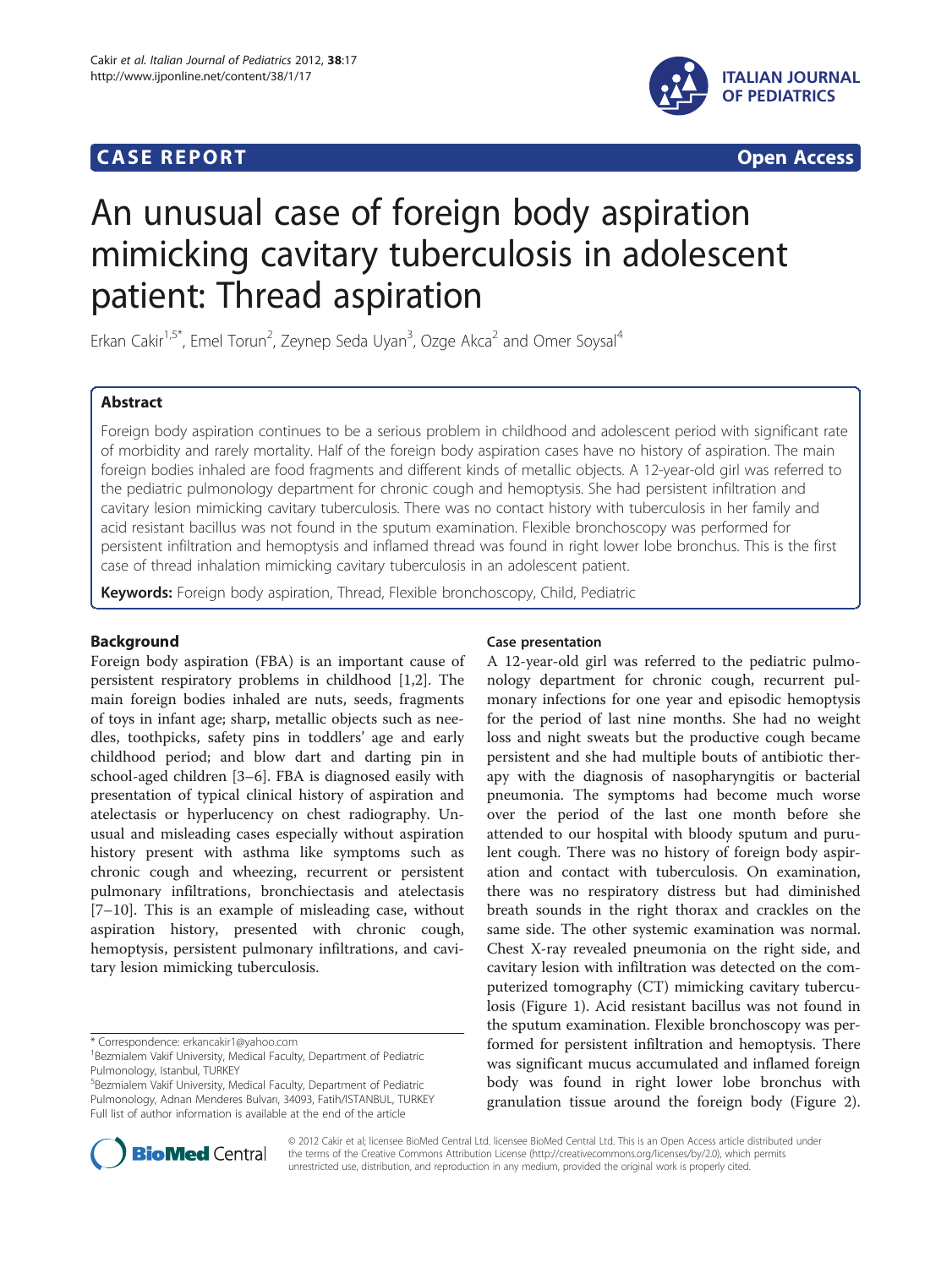<span id="page-1-0"></span>

Inflamed thread was removed successfully with rigid bronchoscopy (Figure 3). After removal of the foreign body, the symptoms resolved rapidly and the nonspecific antibiotherapy was stopped after 2 weeks.

## **Discussion**

It is an unusual FBA presentation mimicking cavitary tuberculosis in an adolescent patient with long duration of respiratory symptoms and recurrent pulmonary infections on the same side of the lung even with the absence of a history of choking. Foreign body aspiration is a common medical emergency with serious airway obstruction and sudden respiratory distress occurs immediately in complete obstruction. If the obstruction is



Figure 2 Bronchoscopic appearance of thread aspiration.



incomplete foreign body becomes lodged, progressive respiratory symptoms such as chronic cough, wheezing, hemoptysis, pneumonia and atelectasis can develop and the diagnosis is usually delayed. Chest radiographs are commonly performed in children with suspected FBA, and may show unilateral or lobar hyperlucency, localized atelectasis, and localized pulmonary infiltrate. However, a normal radiograph could not exclude FBA [\[2,9,10](#page-2-0)]. Our patient is an example of delayed diagnosis and misinterpreted as pneumonia and cavitary tuberculosis.

The type of the foreign body depends on cultural, social and economic factors and eating habits. Children younger than 3 years old have considerable risk of foreign body aspiration because of the tendency of using their mouths to explore their surroundings. At this stage of development, the main objects aspirated are vegetable originated seeds, peanuts and toy parts [\[3,7,8](#page-2-0)]. Also in our country safety pins ingestion among 4 months -2 years old children were reported [\[4](#page-2-0)]. Aspiration of sharp, metallic objects such as needles, toothpicks, safety pins in toddlers" age and early childhood period were also reported [[4\]](#page-2-0). In school aged or adolescent period, the most common material aspirated are blow dart, thumbtack, darting pin, and headscarf needles [\[3,5,6](#page-2-0)]. Our patient had aspirated thread, an unusual material that was not reported in adolescent period before.

As a result, FBA is one of the life threatening emergency that may happen at any age. The misleading cases without aspiration history present with recurrent or persistent pulmonary symptoms. Bronchiectasis and atelectasis can be seen in diagnostic delayed cases as usual but cavitary lesion mimicking tuberculosis is an atypical presentation [[2,9\]](#page-2-0). If the diagnosis is delayed and symptoms and signs are not specific for any disease, flexible bronchoscopy is needed to evaluate directly in such cases.